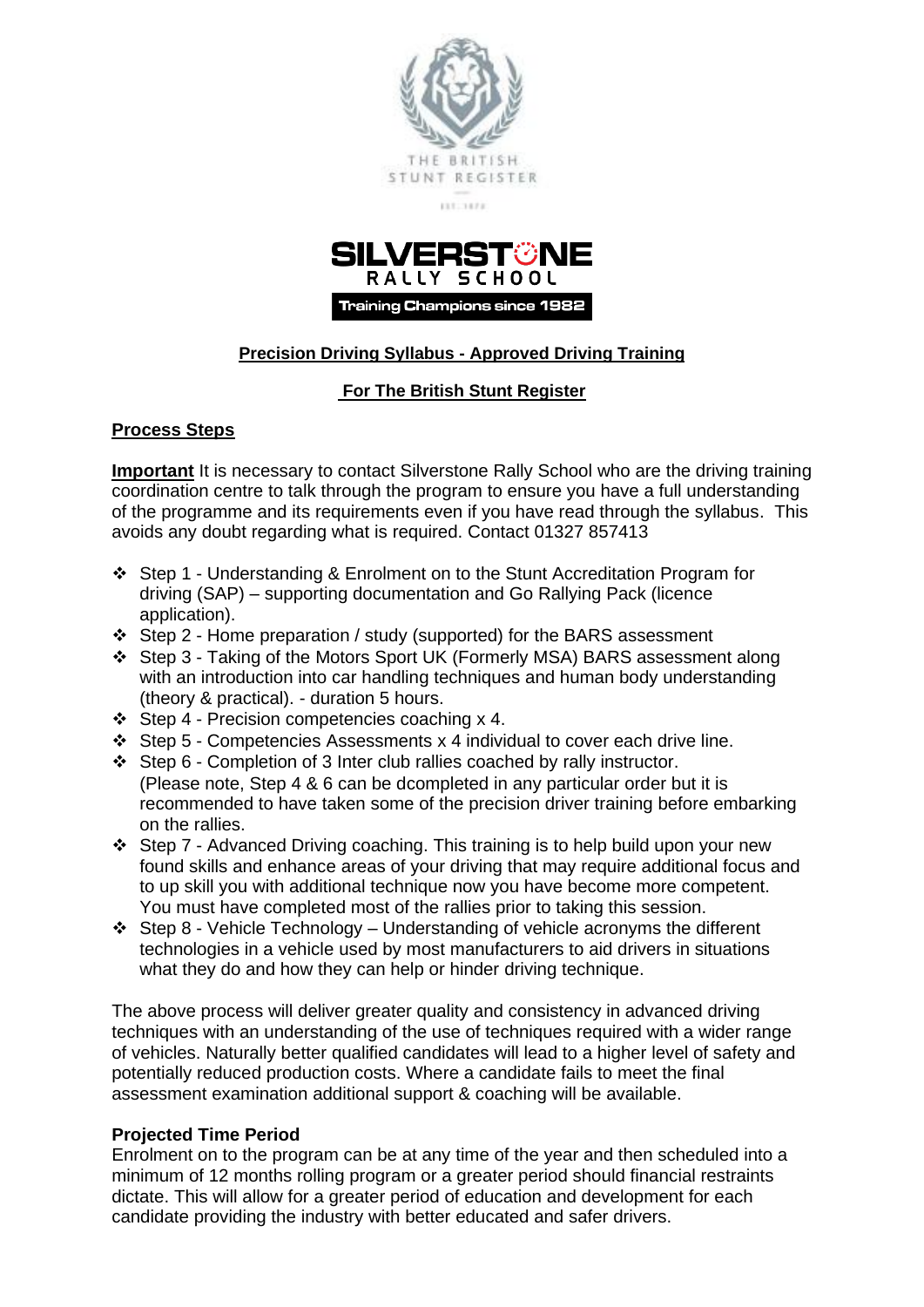Naturally candidates that fail to meet the required standards can continue with the program until successful completion of the assessment examination.

#### **Assessment Venue**

To ensure consistency, high levels of achievement and ability, assessments to be taken at Silverstone Rally School only this will ensure the controlling body and associated bodies have a higher level of confidence in the individual's ability through consistency of assessment it will also be a check point to ensure quality delivery of the training. All final passports to prove training completion will be issued by Silverstone Rally School only to ensure the correct protocol has been followed by both trainee and training provider. All training providers named in the syllabus are the approved providers to deliver this syllabus and have been trained in the delivery of training to ensure the programme is delivered with the same content where ever the venue however all other training providers listed under the additional Training Provider section are completely independent of Silverstone Rally School.

The table on the following pages below sets out the syllabus / competencies and minimum standards required for coaching & assessment standards.

The schedule of training of competencies and rallies does not have to be in a specific order except BARS assessment, Advanced training and initial training.

The assessments will require the driver to demonstrate consistency and precision in all the competency areas in all the drive types indicated.

| <b>Syllabus</b>                                                                                                                            | <b>Successfully Complete</b>                                                                                                                                                                                                                                                                                                                                                                                                                                                                                                                                                                                             | <b>Vehicle Drive Type</b>              |
|--------------------------------------------------------------------------------------------------------------------------------------------|--------------------------------------------------------------------------------------------------------------------------------------------------------------------------------------------------------------------------------------------------------------------------------------------------------------------------------------------------------------------------------------------------------------------------------------------------------------------------------------------------------------------------------------------------------------------------------------------------------------------------|----------------------------------------|
| Rally RS Interclub Licence<br><b>Basic Technique Rally</b><br>Complete 3 RS Interclub<br><b>Rallies</b><br>With licensed Rally Instructor. | <b>BARS</b> assessment<br>Introduction to Rally Technique<br>Finish 3 events as a driver<br>(Must be sitting with Licenced<br>Rally Instructor)<br>Rallying forms an important part<br>of your training which is why you<br>are required to sit beside a<br>licensed instructor. This will give<br>experience driving on different<br>surfaces at high speed in an<br>unpredictable environment. This<br>will considerably enhance<br>surface recognition, use and<br>develop techniques that have<br>been previously taught. Enhance<br>your feel and vision, braking and<br>give more understanding on car<br>control. | <b>FWD</b><br><b>FWD</b><br><b>FWD</b> |
| <b>Advanced Coaching Session</b>                                                                                                           | Advanced coaching session                                                                                                                                                                                                                                                                                                                                                                                                                                                                                                                                                                                                | <b>ANY</b>                             |
| Competencies                                                                                                                               | Individual session 3 hours each                                                                                                                                                                                                                                                                                                                                                                                                                                                                                                                                                                                          | FWD, RWD & 4WD 4x4                     |
|                                                                                                                                            |                                                                                                                                                                                                                                                                                                                                                                                                                                                                                                                                                                                                                          |                                        |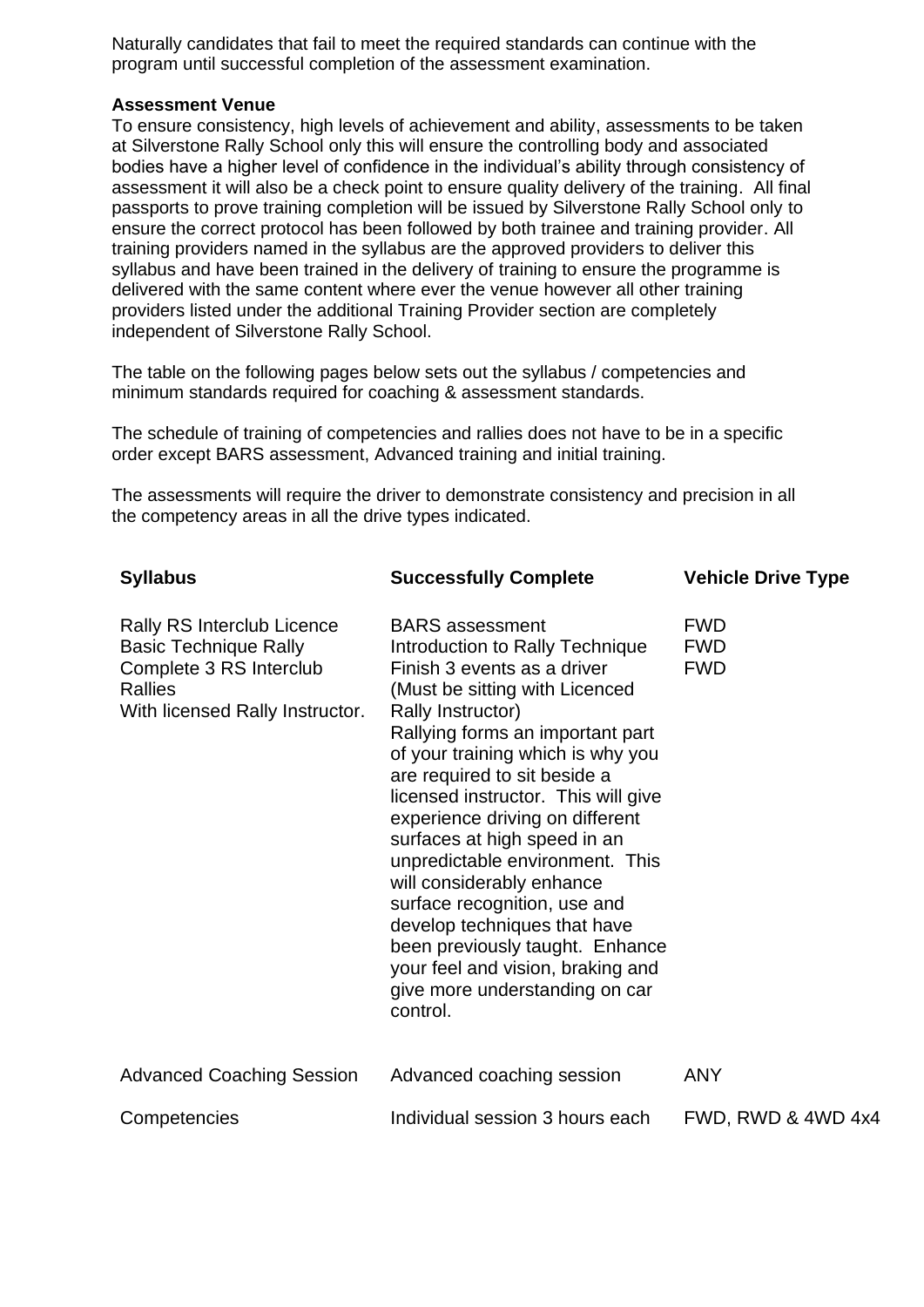| <b>Competencies</b>          | <b>Demonstrate</b>                                                                                                                                      |                      |
|------------------------------|---------------------------------------------------------------------------------------------------------------------------------------------------------|----------------------|
| Autotest                     | To include box entry (left & right),<br>stop lines, parallel stop, forward &<br>reversing. Time restricted / penalty<br>test                            | <b>FWD &amp; RWD</b> |
| Braking - foot               | Braking techniques - ABS, non<br>ABS varying speeds, different<br>surfaces.                                                                             | ANY - ABS & Non ABS  |
| Convoy                       | Set off & distance control, varying<br>speeds, straights and corners,<br>procession and side by side                                                    | FWD, RWD & 4WD       |
| Handbrake turns              | Left & right 90 & 45 degree turns                                                                                                                       | FWD, RWD & 4WD       |
| "J" Turn                     | Left & Right                                                                                                                                            | FWD, RWD & 4WD       |
| Power sliding / rear steer   | Left and right – distance minimum<br>50 <sub>m</sub>                                                                                                    | FWD, RWD & 4WD       |
|                              | Left & right exit through restricted<br>width (1 metre greater than vehicle)<br>Left foot braking / steer                                               |                      |
| <b>Restricted vision</b>     | As per handbrake turns, stop on<br>mark, slalom, reversing - 80%<br>reduction in vision                                                                 | <b>ANY</b>           |
| Reversing                    | Varying speeds, straights and<br>corners (mirrors only)                                                                                                 | FWD, RWD             |
| Slalom                       | Varying speeds forward and<br>reverse minimum distance of 200m                                                                                          | FWD, RWD & 4WD       |
| Stopping on mark             | Forward and reverse varying<br>speeds                                                                                                                   | <b>ANY</b>           |
| Vehicle width                | Width recognition forward and<br>reverse 15 & 40 MPH through gap<br>25cm greater than vehicle (also to<br>include camera rig on vehicle<br>side(s))     | <b>ANY</b>           |
| Weighted vehicle (4 persons) | As per handbrake turns, stop on<br>mark, slalom & reversing<br>You will cover driving:-                                                                 | FWD, RWD & 4WD       |
| Off Road 4X4                 | <b>Inclines</b><br>Descents,<br>Gear Ration High & Low<br><b>Braking</b><br>Steering<br><b>Engine Retardation</b><br><b>Gear Selection</b><br>Reversing | 4x4                  |
|                              | <b>Terrain Identification</b><br><b>Obstacle Recognition</b>                                                                                            |                      |